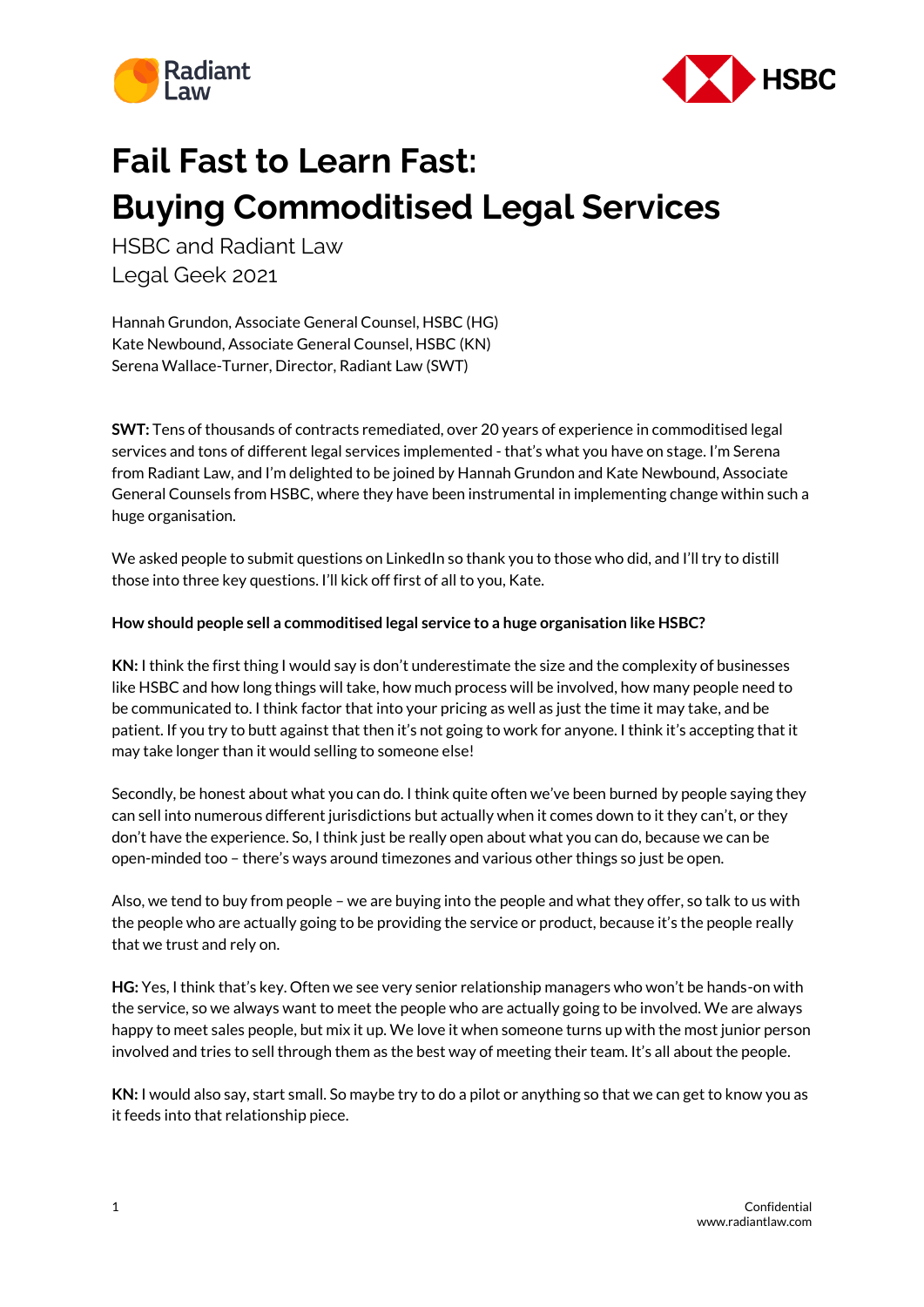



**SWT: From a small organisation perspective we always feel a bit confused by panels and whether we can interject or whether we are part of it. How we should approach the whole panel side of things within a big organisation. How would you suggest dealing with that?**

**HG:** It's an interesting one. I think the piece that Kate said about starting small – so we started our relationship [with Radiant Law] through a pilot on something slightly different, nothing like the work we are doing outsourcing thousands of contracts now. That's been a long relationship burn. So, there's usually a lot of things that organisations are trying to do and it's pieces of that that fit outside panels. We've had relationships where suppliers have worked in subcontractor models or relationships with our panel firms, so lots of companies can be used in a way that's helpful to us as well.

## **SWT: The next question that came up a lot was what is the best way to start a new commoditised legal service to really hit the ground running and fly?**

**HG:** Looking out from the legal function within HSBC, we spent so much time on the business case, that really got us going and pre-empted hurdles later on. Whilst doing small pieces it really helped us to look as broadly as possible at where we could find either savings, or costs we could avoid. We looked broadly at the things we want to do as a function, that we can't do ourselves, and how a service provider could help us with that in ways that might be value-add, as well as the cost of the service. It helped to know our data on what it cost us internally; we had to really know and spend time on the data of what we as a team were actually doing before rushing to market, so that we had a good, solid case for a lot of later approvals on the business case.

We also spent time looking at the business case over a multi-year picture. We never would have got the sign offs for our business case by saying right, this year we're going to do this and it's going to save us a ton of money. We had to build that picture over the next five years, and show what an investment now would yield in terms of transformation but also savings over the period.

**KN:** I think it's about looking at what your goal is at the end of it all so that you can work towards that. One of the things we've learned is that we need to trust that you guys are better at this than us! So, you need to tell us how you would do something rather than us being proscriptive. Every time there has been a mistake or things have not gone the way we've wanted it's because we've tried to drive it down a certain avenue, and I think that learning from that is really important.

**HG:** Kate and I are both outsourcing lawyers by practice, and have spent ages telling other people how not to do exactly what Kate said! Be output driven, focus on your goals, get aligned with your suppliers on the goals … we sit and tell stakeholders that all day long, and then when faced with our own outsourcing, we had such a shopping list of all the things we wanted and it was exciting. Our relationship [with Radiant Law] is a second generation outsourcing, and we probably had too long a shopping list the first time around. We've pared it back this time around and looked at where different suppliers in our ecosystem can help with different bits. We've narrowed it down to take steps and evolve the service, and to be a lot more flexible, rather than very grand, rigid designs from the get-go.

## **SWT: On 'fail fast to learn fast', what are the three key lessons you would share in terms of buying and implementing a commoditised legal service?**

**KN:** Get everybody in the team ready for the mistakes that will inevitably be made. Getting everyone prepared – everyone feels very differently about change, so accept that mistakes are going to happen